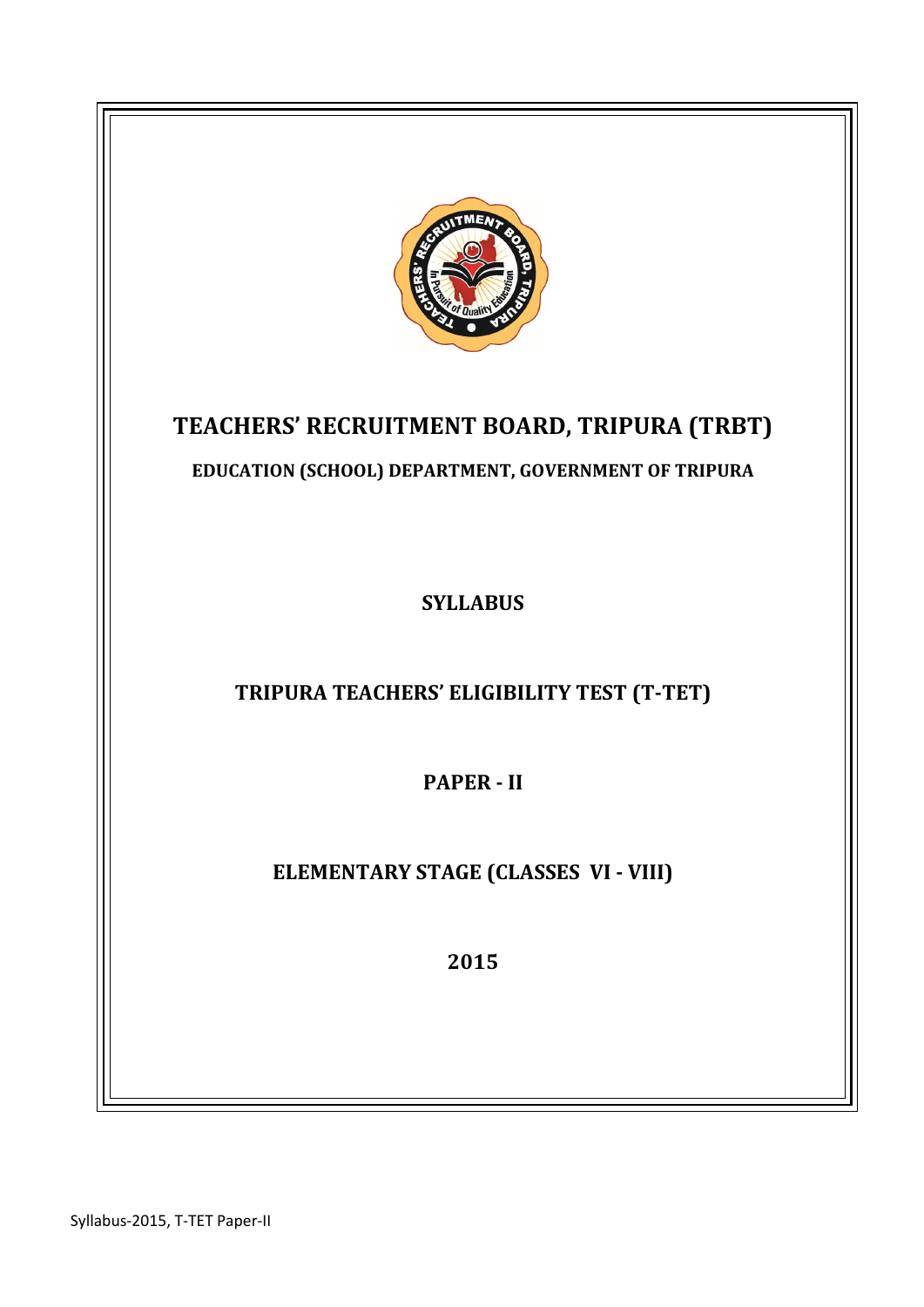# I. CHILD DEVELOPMENT AND PEDAGOGY: (30 MCQs)

## (A). CHILD DEVELOPMENT (ELEMENTARY SCHOOL CHILD):

- Concept of development and its relation with learning.
- Growth and development, stages of development, infancy, childhood and adolescence.
- Principles of development of children.
- Influence of heredity and environment on the development of child, role of the teacher.
- Socialization process, social world and children, role of parents, peers and teachers in the process of socialization.
- **Piaget, Kohlberg, Vygotsky, constructs and critical perspectives, cognitive development theory** of Piaget, moral development, theory of Kohlberg, social constructivism, theory of Vygotsky and their educational implications.
- Concept of child-centred and progressive education, methods of teaching and learning, concept of progressive education, role of the teacher.
- Critical perspective of the construct of intelligence, multidimensional intelligence, Sternberg's information processing theory, concept of I Q, intelligence tests.
- Language and thought, different stages of language development, role of teacher in the process of language development.
- Gender as a social construct, gender roles, gender-bias and educational practices, gender equality, teacher's role.
- Individual differences among learners, understanding differences based on diversity of language, caste, gender, community and religion.
- Distinction between assessment for learning and assessment of learning, school based assessment, continuous and comprehensive evaluation, perspective and practices.
- Formulating appropriate questions for assessing readiness levels of learners for enhancing learning and critical thinking in the classroom and for assessing learner's achievement.

(B). CONCEPT OF INCLUSIVE EDUCATION AND UNDERSTANDING CHILDREN WITH SPECIAL NEEDS:

- Addressing learners from diverse back grounds, including disadvantaged and deprived, educational implications.
- Addressing the needs of children with learning difficulties, mentally retarded, physically challenged, socially and culturally deprived, identification and remedial measures.
- Addressing the needs of exceptional children, gifted, creative, specially abled children.

#### (C). LEARNING AND PEDAGOGY:

- **Process of teaching and learning, creating learning situations, criteria of learning experiences,** different modes of learning, social learning, co-operative and collaborative learning, group discussion, role of teacher.
- Motivation and learning, factors affecting learning, theories of learning: Pavlov, Thorndike, Skinner, Piaget and Vygotsky.
- Motivation: Concept, types and importance to learning, theories of motivation.
- Cognitive processes: Perception, concept formation, thinking, imagination, reasoning, inductive and deductive, problem solving and memory,
- Emotion: Characteristics, emotional maturity, emotional intelligence, emotional quotient (EQ).
- **Personality and adjustment:** Concept, approaches, type and trait, measurement of personality, projective and non projective techniques and adjustment mechanisms.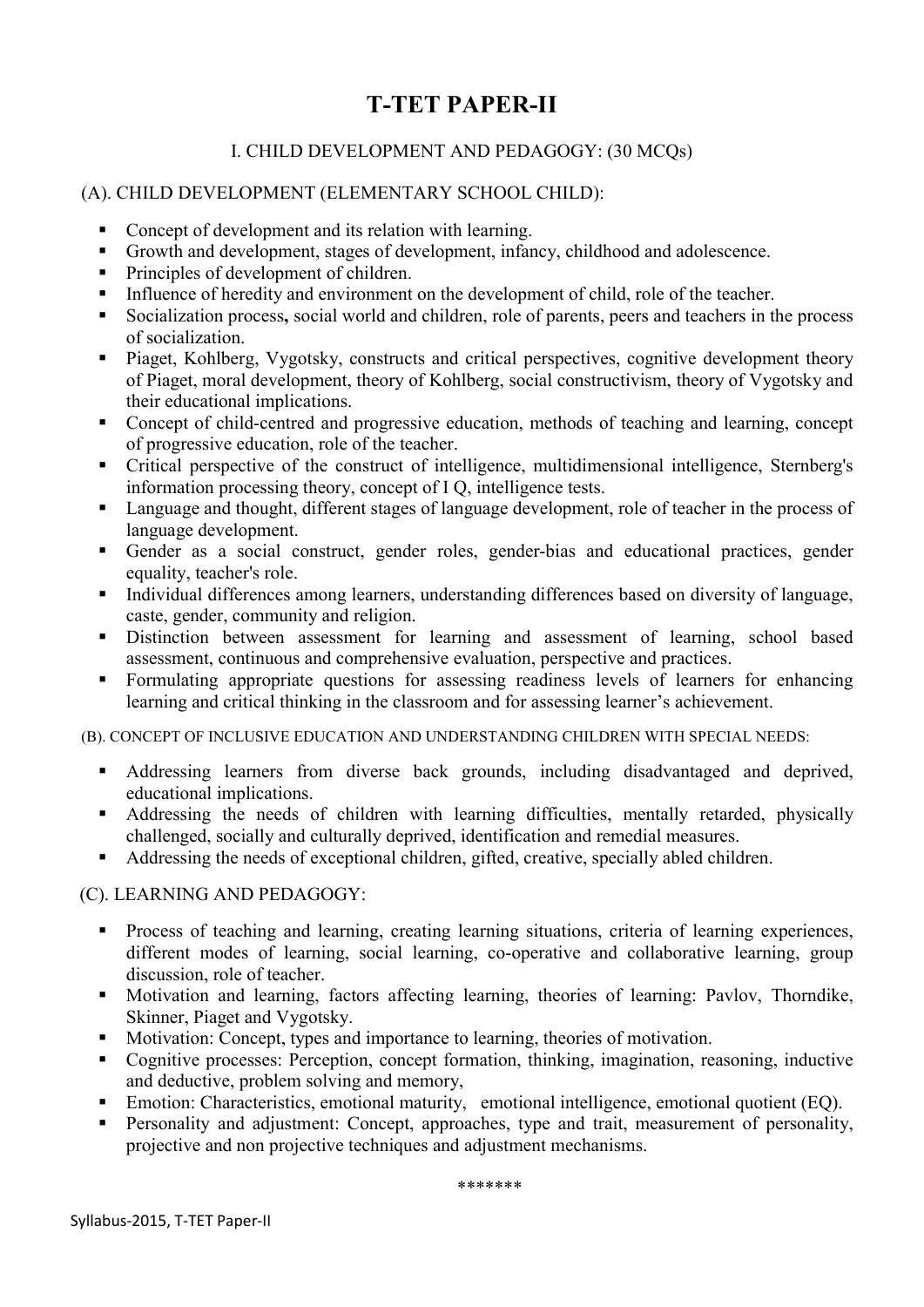# II. LANGUAGE-I: ENGLISH: (30 MCQs)

# A. LANGUAGE COMPREHENSION:

(i) Two passages, one from prose/drama and the other from poetry, will be given with questions on comprehension, inference, grammar and test of vocabulary. (Prose passage may be literary, scientific, narrative or discursive).

(ii) Test of grammatical knowledge on the following items:

- Concord
- Question tags
- Prepositions
- **Tense and time**
- Determiners
- Phrasal verbs
- $\blacksquare$  Gerunds
- **E**rror identification
- **Modals**
- Degree of comparison
- **Transformation of sentences**

# (iii) Vocabulary Test:

 Word formation from jumbled letters, antonyms and synonyms, affixes, one word substitution, idioms and phrases.

## B. PEDAGOGY FOR LANGUAGE DEVELOPMENT:

- Language acquisition and learning.
- Principles of language teaching.
- Language skills strategies to develop them.
- Critical perspective on the role of grammar in learning a language for communicating ideas in oral and written form.
- Challenges of teaching language in diverse classrooms- language difficulties, errors and disorders.
- Introduction to English Phonology stress, intonation, IPA, transcription and prosody.
- Teaching-learning materials: textbooks, multimedia materials, ICT, multilingual resources of the classroom.
- Assessment- self, peer and teacher.
- Strategies for teaching children with special needs (CWSN).
- Remedial teaching.

\*\*\*\*\*\*\*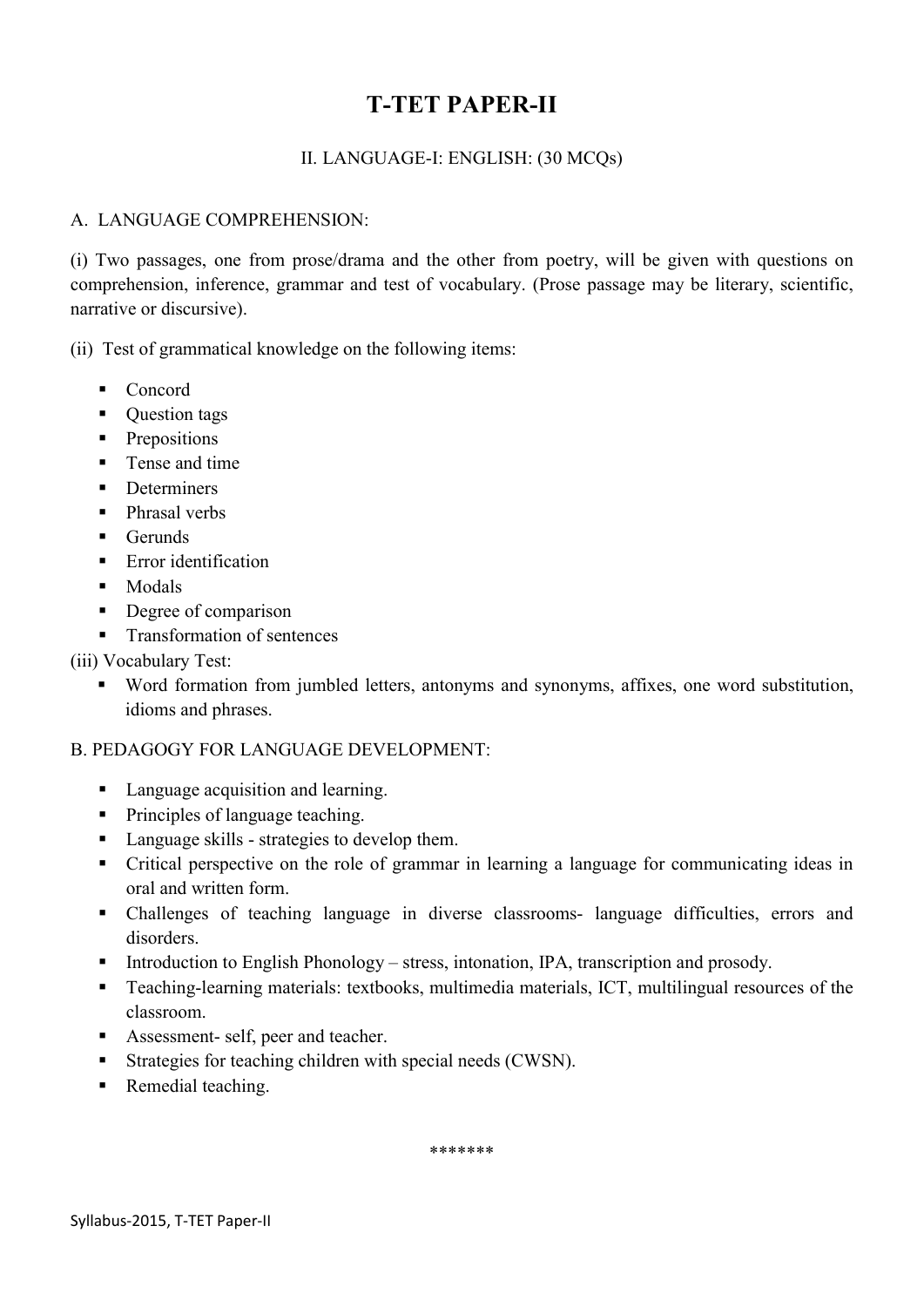#### III. LANGUAGE-II: BENGALI: (30 MCQs)

১। অপঠিত গদ্যাংশ এবং অপঠিত পদ্যাংশ থেকে অববোধ (Comprehension) মূলক প্ৰশ্নে অববোধ (Comprehension),ব্যাকরণ ও ভাষামূলক দক্ষতা যাচাই করণ।

- ২। (ক) ভাষা সম্পর্কে ধারণা।
	- (খ) বাংলা ভাষার উদ্ভব ও উপভাষা সম্পর্কে সাধারণ ধারণা।
	- (গ) ধুনি পরিবর্তনের কারণ ও বিভিন্ন ধারা।
- ৩। সাহিত্য ও সংস্কৃতির জগতে বিখ্যাত কয়েকজন সম্পর্কে সাধারণ ধারণা:
	- (ক) অনুবাদ সাহিত্য: কৃত্তিবাস ওঝা, কাশীরাম দাস।

(খ) কাব্য ও সাহিত্য: ঈশ্বর গুপ্ত, ঈশ্বরচন্দ্র বিদ্যাসাগর, মধুসূদন দত্ত, বঙ্কিমচন্দ্র চট্টোপাধ্যায়, রবীন্দ্রনাথ ঠাকুর, শরৎচন্দ্র চট্টোপাধ্যায়, দ্বিজেন্দ্রলাল রায়, অন্নদাশঙ্কর রায়, সুকুমার রায়, সুনির্মল বসু, নজরুল ইসলাম, জীবনানন্দ দাশ, বলাইচাঁদ মুখোপাধ্যায়, তারাশঙ্কর বন্দ্যোপাধ্যায়, বিভূতিভূষণ বন্দ্যোপাধ্যায়, মানিক বন্দ্যোপাধ্যায়, রাজশেখর বসু, আশাপূর্ণা দেবী, লীলা মজুমদার, সুকান্ত ভট্টাচার্য।

- 8। বাংলা ভাষার ব্যাকরণের সম্যক ধারণা:
	- (ক) বৰ্ণ, অক্ষর, শব্দ, পদ, বাক্য, বিভক্তি, উপসৰ্গ ও অনুসৰ্গ।
	- (খ) বাংলা শব্দভান্ডার: তৎসম শব্দ, তদ্ভব শব্দ, দেশি ও বিদেশি শব্দ।
	- (গ) বচন ও লিঙ্গ।
	- (ঘ) সন্ধি ও সমাস।
	- (ঙ) পদ পরিবর্তন।
	- (চ) বাচ্য ও বাচ্য পরিবর্তন।
	- (ছ) কারক ও বিভক্তি।
	- (জ) সমাৰ্থক ও বিপরীতার্থক শব্দ।
	- (ঝ) অশুদ্ধি সংশোধন
- $\alpha$ । (ক) বাংলা শিখন ও শিক্ষণ বিধি।
	- (খ) শ্ৰবণ, কথন, পঠন ও লিখন এই চারটি ভাষা-কৌশলের প্রায়োগিক ধারণা।
	- (গ) উত্তম শিক্ষক ও উত্তম শিক্ষণের বৈশিষ্ট্য।
	- (ঘ) পাঠ্যক্ৰম ও সহগামী প্ৰক্ৰিয়া (ভাষা শিখন ও শিক্ষণের নিরিখে)।
	- (ঙ) ভাষা শিখন ও শিক্ষণের প্রণালী।
	- (চ) মূল্যায়নের ধারণা: নিরবচ্ছিন্ন ও সামগ্রিক মূল্যায়ন।
	- (ছ) আদৰ্শ প্ৰশ্নপত্ৰের নিৰ্মাণ কৌশল।

\*\*\*\*\*\*\*\*\*\*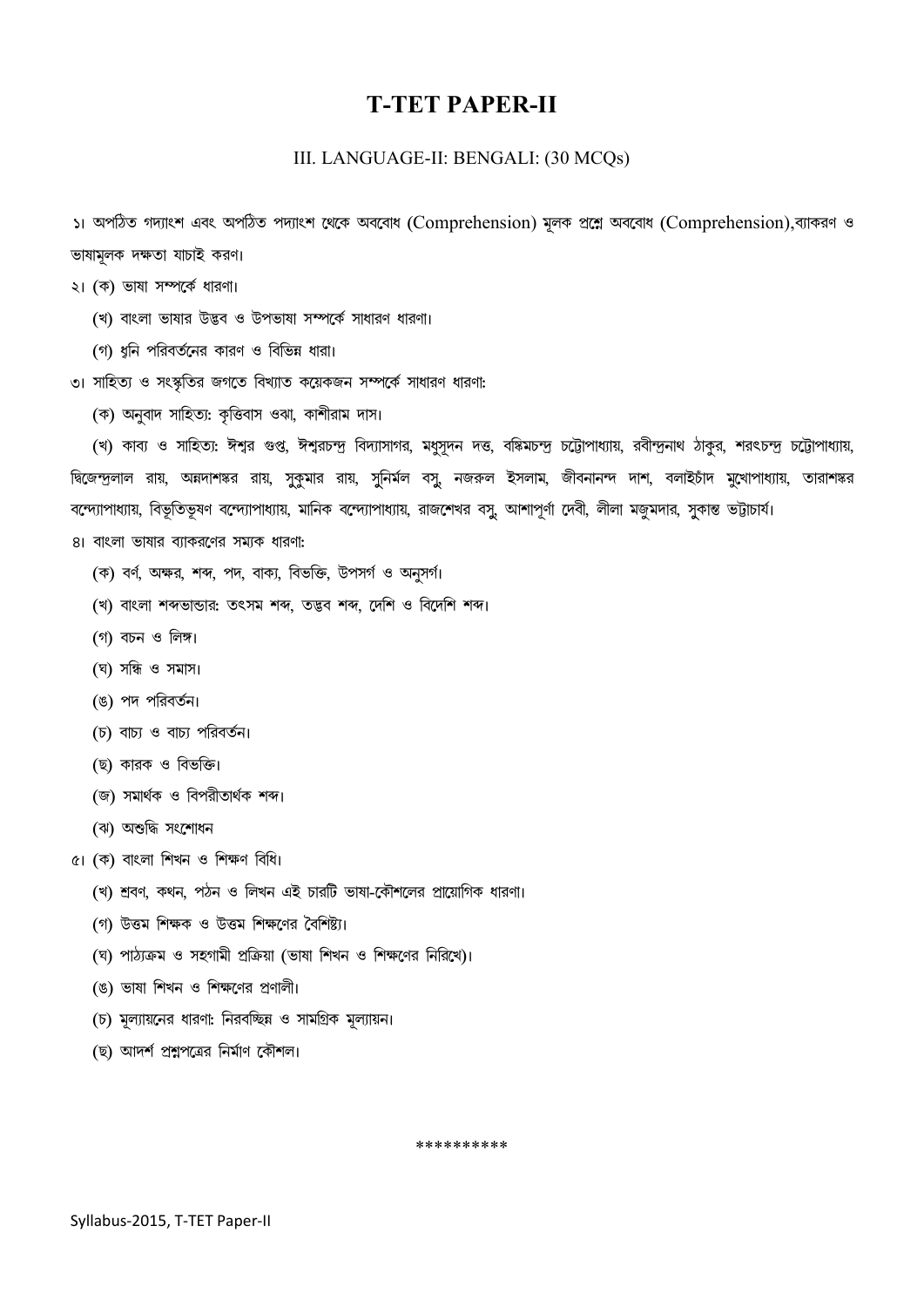# T-TET PAPER-II IV-A: MATHEMATICS AND SCIENCE: (60 MCQs)

# (IV-A: 1). MATHEMATICS: (30 MCQs)

- Number System: Knowing our numbers, whole numbers, positive and negative integers, rational numbers-their properties, fractions and decimals, playing with numbers
- Algebra: Formation of algebraic expressions, idea about monomials, binomials and Polynomials , addition, subtraction, multiplication and division of algebraic expressions, some identities as  $(a+b)^2$  $a^2+2ab+b^2$ ,  $(a-b)^2 = a^2-2ab+b^2$ ,  $a^2 - b^2 = (a+b)(a-b)$  and their applications, formation and solution of linear equation for one unknown variable, factorization using identities, factorisation in  $(x+a)$   $(x+b)$ form exponents and powers.
- Arithmetic: Square and square root, cube and cube root, ratio and proportion, inverse proportion as proportionality with the reciprocal, percentage, profit and loss, simple and compound interest.
- Geometry: Lines and angles, triangles and its properties, congruency of triangles, classification of quadrilaterals as rectangle, square, rhombus, parallelogram, trapezium, and their various characterization, idea of various polygons, practical geometry (triangle and quadrilateral), symmetry.
- Mensuration: Perimeter and area of rectangle, square, parallelogram, rhombus, trapezium, triangle and circle, the idea about cuboid, cube, cylinder and their surface area and volume.
- Data handling: Graphical representation, representing numerical data, as pictographs, bar graphs, double bar graph and pie chart; tabular representation, representing numerical data as frequency table, mean, median and mode and their applications.

## PEDAGOGICAL ISSUES IN MATHEMATICS:

- Nature of mathematics, understanding children's thinking and reasoning, language of mathematics, community mathematics, place of mathematics in curriculum aims and objectives of learning mathematics in primary classes, values of mathematics learning, correlation with other subjects, lower primary and upper primary mathematics curriculum.
- Mathematics, trends and developments, historical development of mathematics, history of great mathematicians and their contributions.
- Approach to mathematics learning, proper learning experiences keeping in mind the characteristics of children, natural learning capacity and the learning process of the child, theoretical base of learning mathematics
- Different teaching learning methods, inductive and deductive method, analytic and synthetic method, project method, laboratory method, planning of a lesson
- Learning materials in mathematics, textbook and handbooks, mathematics collection, collection of mathematical puzzles, riddles, etc.
- Mathematics learning evaluation: Concept of continuous and comprehensive evaluation, evaluation activities, grading the performance and recording the results, diagnosis, remedial teaching and error analysis.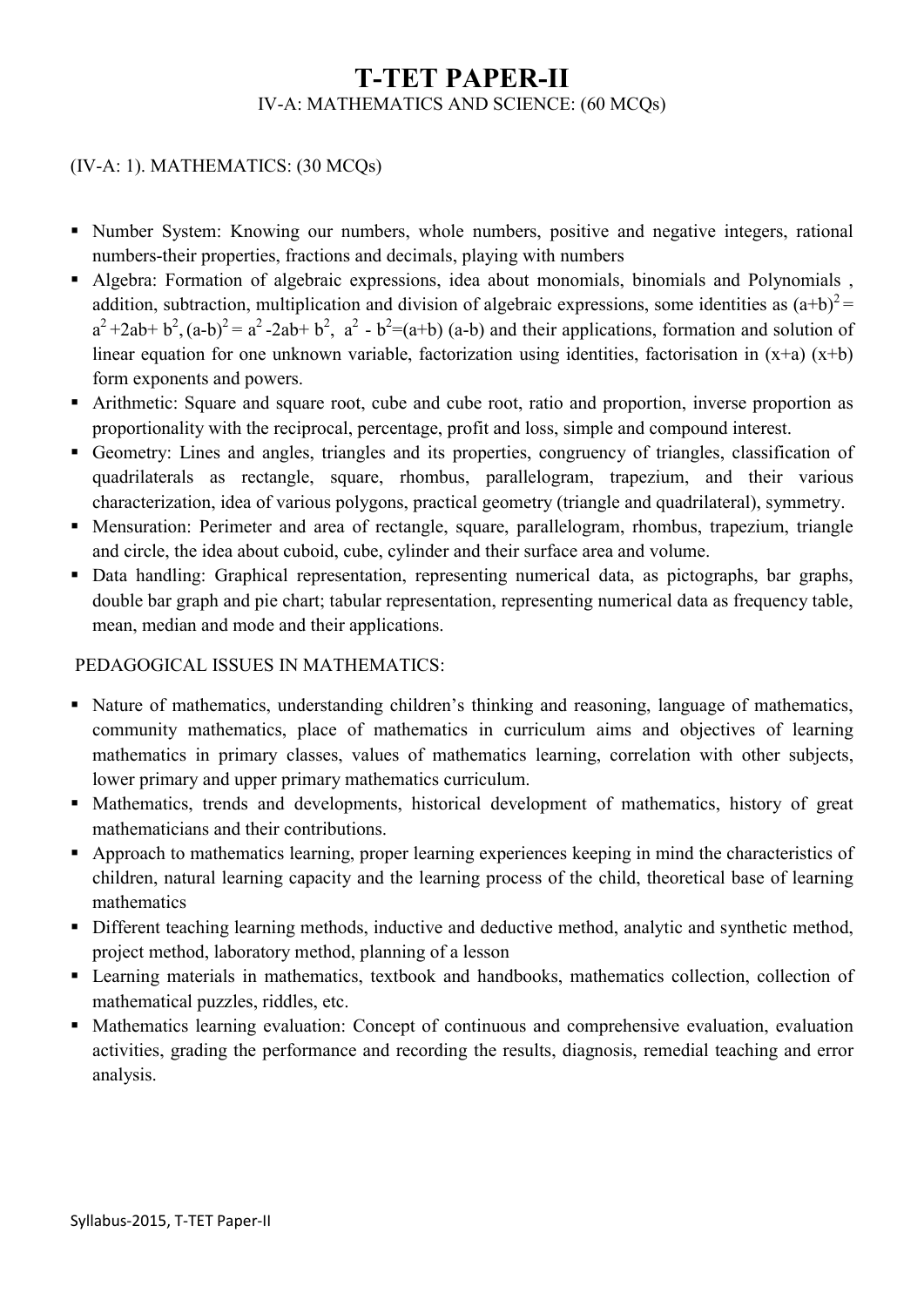# (IV-A: 2). SCIENCE: (30 MCQs)

- Food and Nutrition: Definition, sources of food, components of food, type of food, balanced food, ideal food, nutrition and its importance, human digestive system and digestion process, food adulteration, plant nutrition (autotroph, heterotroph, parasite, insectivorous, plants, symbiosis, interrelationship between plants and animals (coexistence).
- Micro Organism and Activities: Definition, types microorganisms with examples, beneficial organisms and their role, diseases caused by different micro-organisms, their mode of transmission, symptoms and preventive measures.
- Circulation and Conduction: Definition, blood  $\&$  its composition, heart structure, arteries, vein and capillaries, circulation pattern in animals, conduction in plants.
- Ecosystem and Natural Resources: Ecosystem and its components, food chain, its types with examples, food web, food pyramid, energy flow in ecosystem, biosphere, biodiversity and conservation, renewable and non-renewable resources, reserve forest, sanctuaries, national parks.
- Agriculture and Tools: Crops, types, harvest and management, agricultural tools, fertilisers, manures and pesticides, irrigation and technique, crop protection, plant diseases and control, taxonomy, systematise, classification, binomial nomenclature.
- Pollution: Definition, types of pollution and pollutants, green house effect, global warming, acid rain, impacts of different types of pollutants upon animal lives and control measures, biodegradable, nonbiodegradable pollutants.
- Motion, Force and Pressure: Rest and motion, graphical presentation of straight line motion, Newton laws of motion and their application, different types of force, concept of thrust and pressure, atmospheric, barometer.
- Thermal Physics: Heat and temperature, thermal conductivity, radiation, application of thermal insulators, thermometer.
- Sound: Characteristic of sound, application of sound, intensity of sound, sound pollution.
- Electrostatics, Current Electricity and Magnetism: Frictional electricity, electroscope, earthling, lightning, electric cell, heating, chemical and magnetic effects of current, properties of magnet, applications, earth's magnetism.
- Optics: Reflection in plane and spherical mirrors, image in lenses.
- Solar System: Sun, planets, satellite, comets, galaxy.
- Metal and Non-metal: Acid, base, chemical properties of metal and non-metal physical and chemical changes of materials.

## PEDAGOGICAL ISSUES IN SCEINCE

• Nature and structure of sciences, natural science-aims and objective, understanding and appreciating science, methods of science-observation, experiment, discover, innovation, questions approaches to the science curriculum, criticism of contemporary science education, aims and objectives of science education, science literacy, approaches of science education, taxonomy of science education, knowledge domain problem solving skills, creativity domain, attitudinal domain, application domain, scientific inquiry, pedagogic strategies, activity based collaborative and cooperative learning, significance of the history of science, significance of laboratory evaluation, continuous and comprehensive evaluation (CCE), assessment of performance scientific attitude, role of science teacher, teaching and learning aids, psychological basis of science learning, problems and remedial teaching.

\*\*\*\*\*\*\*\*\*\*